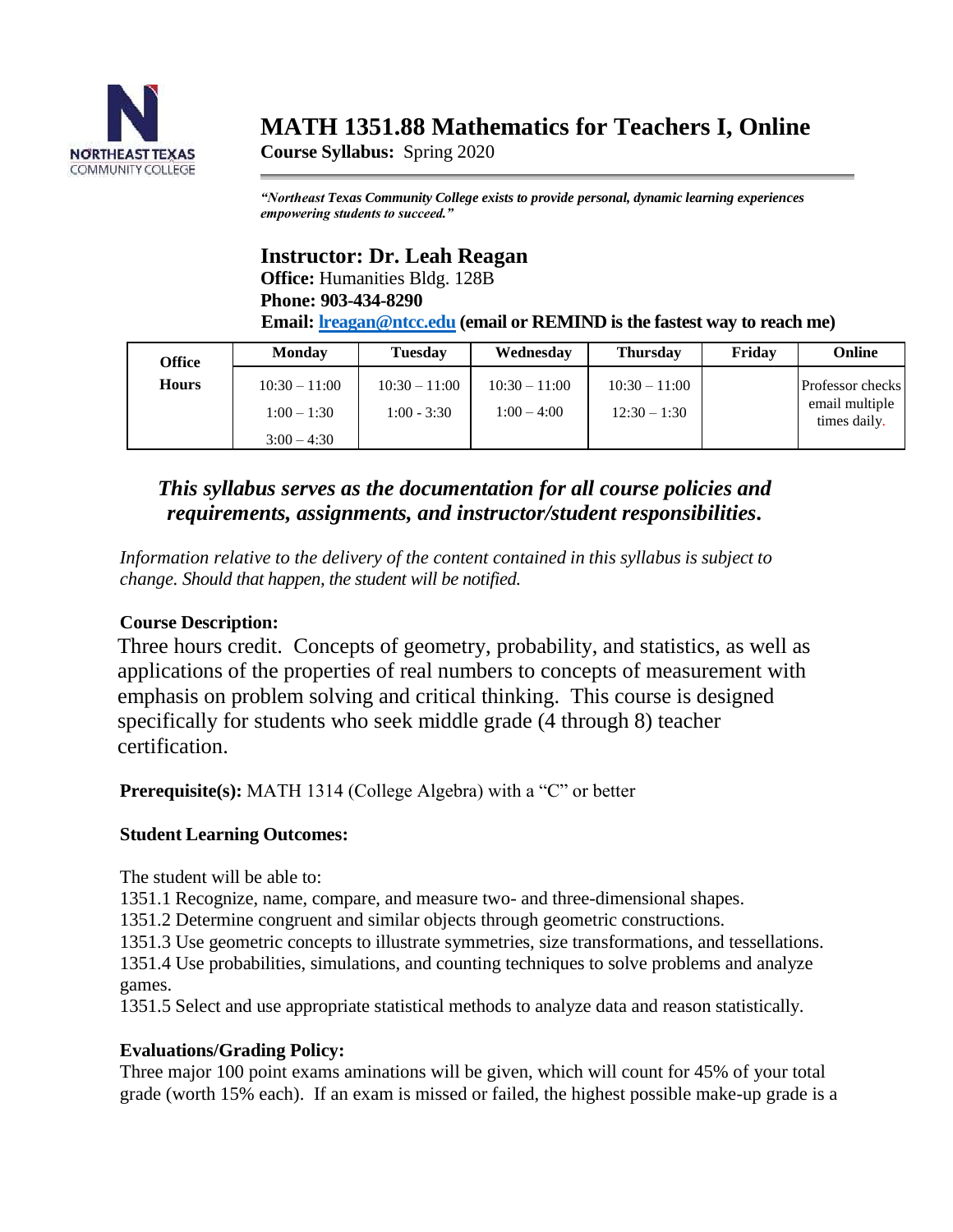70 (with instructor notification prior to the exam missed). The  $2<sup>nd</sup>$  exam and the Final Exam MUST BE TAKEN IN PERSON IN THE NTCC TESTING CENTER. If you do not live near NTCC, you may take your exam from an approved testing facility that is near you (student is responsible for getting testing site information to me and also for paying any fees the alternate testing facility may charge). The instructor must approve of the testing facility before plans are made.

The average of a series of homework assignments will be worth 20% of the total grade (all homework is on MyMathLab). All homework due dates are posted on MyMathLab. Homework is due on the due date…no exceptions.

Quizzes (over each chapter) will count for 10% of your overall average.

A comprehensive final examination will contribute 15% to the final grade, and the final must be taken in the testing center of the NTCC campus. If you do not live near NTCC, you may take your exam from a approved testing facility near you (student responsible for getting testing site information to me and also for paying any fees the facility may charge).

#### **Tests/Exams:**

|                     | 3 Exams ( $2nd$ exam must be taken on campus) 45% (15% each) |      |
|---------------------|--------------------------------------------------------------|------|
|                     | Final Exam (must be taken on campus)                         | 20%  |
|                     | Online Assignments (MyMathLab)                               | 25%  |
| Quizzes (MyMathLab) |                                                              | 10%  |
|                     |                                                              |      |
|                     | <b>TOTAL</b>                                                 | 100% |
| "A"                 | 90%                                                          |      |
| "B"                 | 80%                                                          |      |
| $\cdots$            | - - - -                                                      |      |

'C" 70% "D" 60%

"F" Below 60%

**Required Instructional Materials**: If you've already taken Math 1350 from me within the last year, then you will not have to purchase anything new for this class. If you haven't taken it from me, you will need to purchase the following:

Long, DeTemple, Millman (2015). Mathematical Reasoning for Elementary Teachers, 7th Edition

**Publisher:** Pearson, Boston, MA

#### **ISBN Number**:

978-0-321-91474-3 LONG/MATHEMATICAL REASONING BINDER TEXT W/MYMATHLAB Both the loose-leaf textbook and the MyMathLab code will work for BOTH 1350 & 1351. You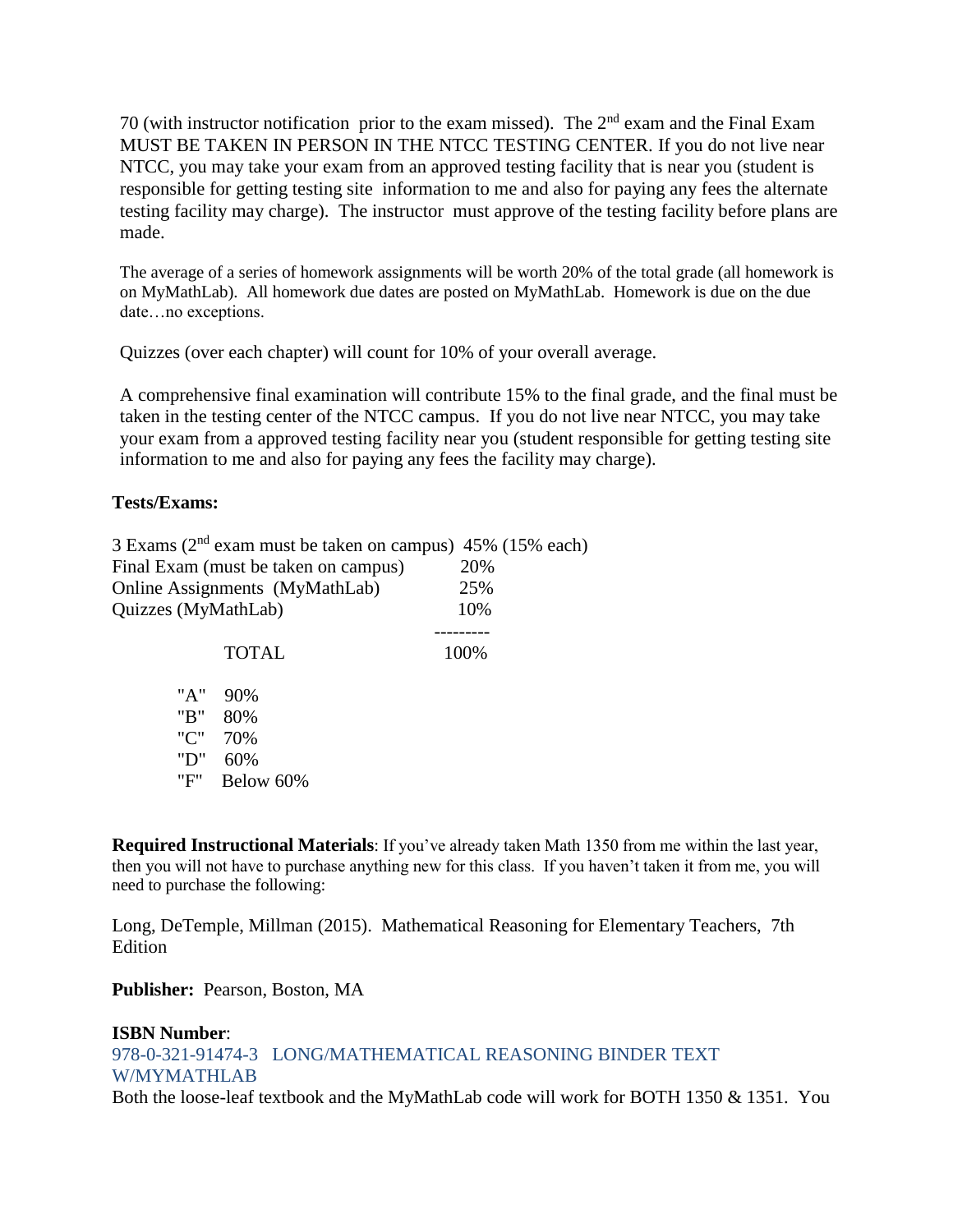only have to purchase them once.

#### **Optional Instructional Materials:** None

**Minimum Technology Requirements**: Students should have a computer at home that is Internet accessible. It is recommended that students have a graphing calculator. The TI-84 is preferred, but other models may be approved by the instructor. You will be using this calculator for both courses.

**Required Computer Literacy Skills**: Students should have the ability to navigate through a website, use a chat room, post remarks to a discussion board, and email. They must also be able to navigate Blackboard to access posted materials and MyMathLab assignments.

#### **Course Structure and Overview:**

This is a 16 week online course where students are required to access graded activities on MyMathLab via the Blackboard Learning Management System. Students are required to complete online homework in addition to chapter quizzes, and over the course of the semester, two projects, three exams and a final exam. It is very important students keep up with course materials and assignments since this is a very fast-paced, college-level course. Students are expected to watch posted instructional videos, read the course textbook, and complete online assignments located in MyMathLab, by the due dates.

#### **COURSE OUTLINE:**

All problems assigned to each section are located in the Homework tab in MyMathLab. Dates for each section are located in your MyMathLab Calendar.

- I. Probability
	- A. The Basics of Probability
	- B. Applications of Counting Principles to Probability
	- C. Permuations and Combinations
	- D. Odds, Expected Values, Geometric Probability, and Simulations
- II. Statistics
	- A. Organizing and Representing Data
	- B. Measuring the Center and Variation of Data
	- C. Statistical Inference
- III. Congruence, Constructions, and Similarity
	- A. Congruent Triangles
	- B. Constructing Geometric Figures
	- C. Similar Triangles
	- D. Networks
- IV. Transformations, Symmetries, and Tilings
	- A. Rigid Motions and Similarity Transformations
	- B. Patterns and Symmetries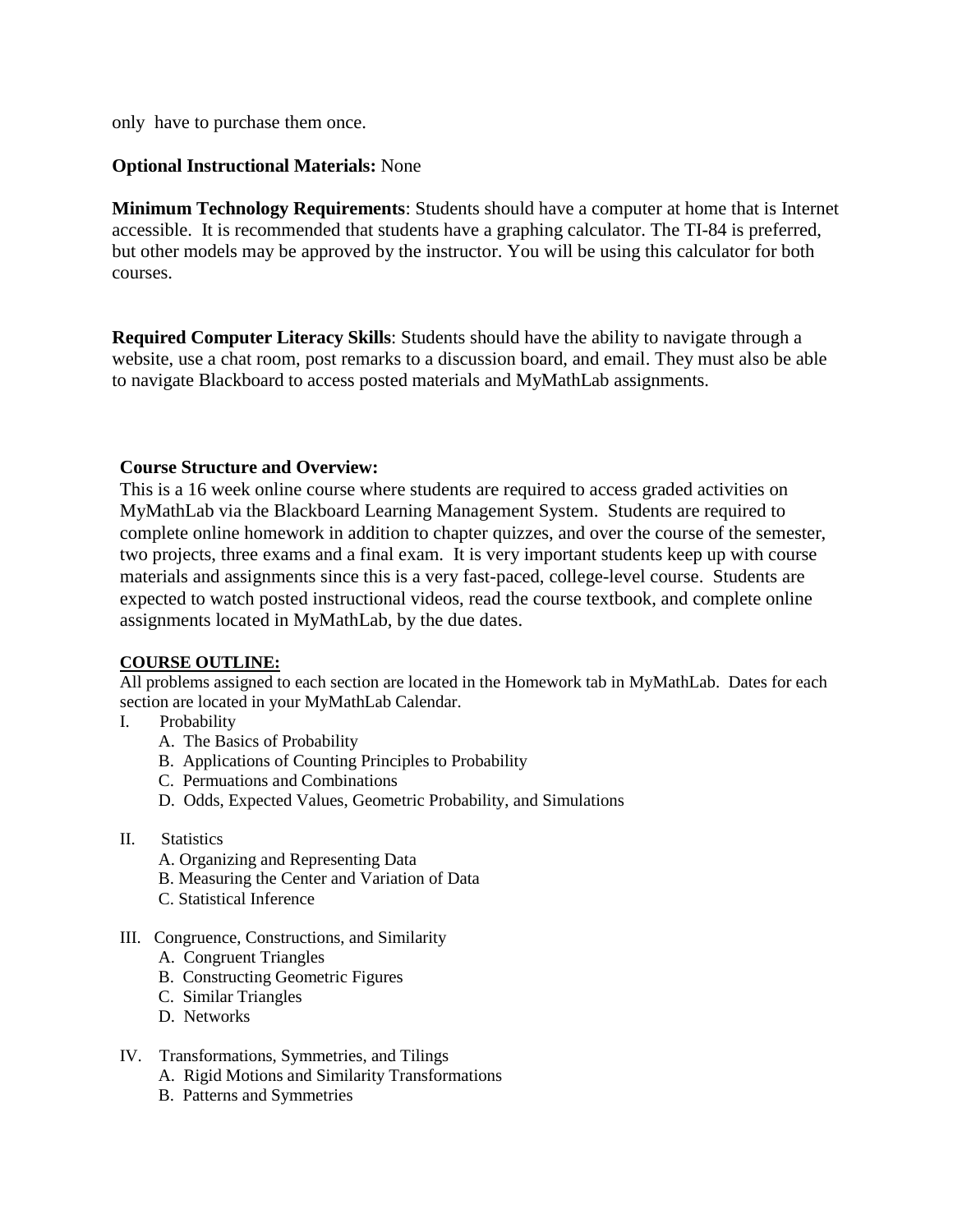- C. Tilings and Escher-like Designs
- V. Measurement
	- A. The Measurement Process
	- B. Area and Perimeter
	- C. The Pythagorean Theorem
	- D. Volume
	- E. Surface Area
- VI. Geometric Figures
	- A. Figures in the Plane
	- B. Curves and Polygons in the Plane
	- C. Figures in Space

#### **Communications:**

Emails will be responded to within 24 hours. Students are expected to abide by Netiquette rules when communicating online. See this link for details: **[https://coursedesign.colostate.edu/obj/corerulesnet.html.](https://coursedesign.colostate.edu/obj/corerulesnet.html)**

The college's official means of communication is via your campus email address. Your instructor will use your campus email, Blackboard, and REMIND texting to communicate with you. You need to check these often throughout the week in case your instructor sends out new information. Also, make sure you keep your campus email cleaned out and below the limit so you can receive important messages.

#### **Institutional/Course Policy:**

Since this is an online class, students must be self-motivated to keep up with the due dates, turn in assignments ON TIME, and take Exams as scheduled. Students need to check their email accounts daily AND log in daily to MyMathLab to make sure they receive all communications from the professor.

No late work will be accepted without prior approval by the instructor. It is the student's responsibility to check their Blackboard and NTCC email accounts, as well as Remind texting, for important information/announcements regarding the course. Students should be working on course material via Blackboard and MyMathLab every day. Do not wait until the last minute to complete and submit assignments in case of technology issues.

#### **NTCC Academic Honesty/Ethics Statement:**

NTCC upholds the highest standards of academic integrity. The college expects all students to engage in their academic pursuits in an honest manner that is beyond reproach using their intellect and resources designated as allowable by the course instructor. Students are responsible for addressing questions about allowable resources with the course instructor. Academic dishonesty such as cheating, plagiarism, and collusion is unacceptable and may result in disciplinary action. This course will follow the NTCC Academic Honesty and Academic Ethics policies stated in the Student Handbook. Refer to the student handbook for more information on these subjects.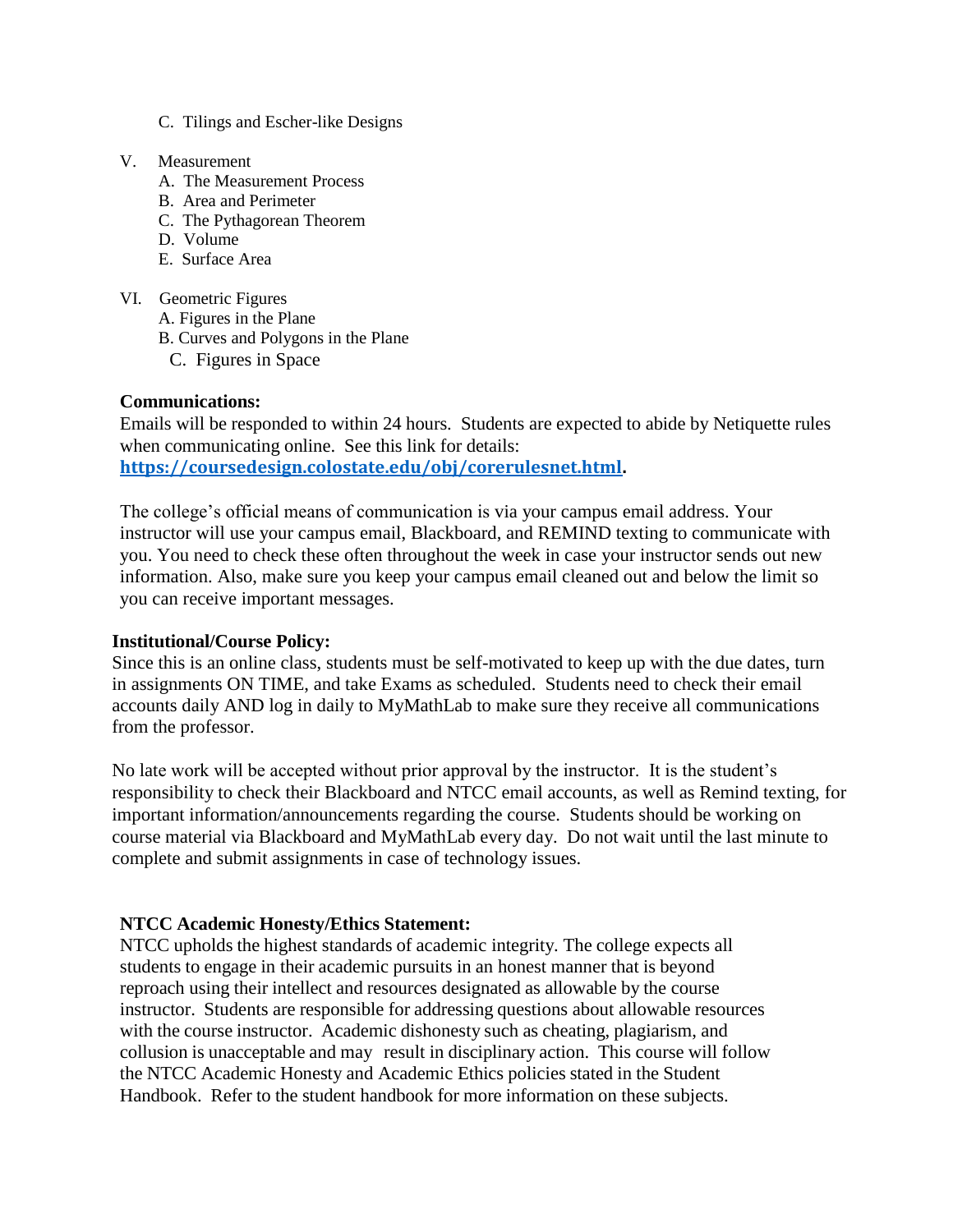#### **ADA Statement:**

It is the policy of NTCC to provide reasonable accommodations for qualified individuals who are students with disabilities. This College will adhere to all applicable federal, state, and local laws, regulations, and guidelines with respect to providing reasonable accommodations as required to afford equal educational opportunity. It is the student's responsibility to request accommodations. An appointment can be made with the Academic Advisor/Coordinator of Special Populations located in Student Services and can be reached at 903-434-8264. For more information and to obtain a copy of the Request for Accommodations, please refer to the special populations page on the NTCC websit[e.](http://www.ntcc.edu/index.php?module=Pagesetter&func=viewpub&tid=111&pid=1) 

#### **Family Educational Rights and Privacy Act (FERPA)**:

The Family Educational Rights and Privacy Act (FERPA) is a federal law that protects the privacy of student education records. The law applies to all schools that receive funds under an applicable program of the U.S. Department of Education. FERPA gives parents certain rights with respect to their children's educational records. These rights transfer to the student when he or she attends a school beyond the high school level. Students to whom the rights have transferred are considered "eligible students." In essence, a parent has no legal right to obtain information concerning the child's college records without the written consent of the student. In compliance with FERPA, information classified as "directory information" may be released to the general public without the written consent of the student unless the student makes a request in writing. Directory information is defined as: the student's name, permanent address and/or local address, telephone listing, dates of attendance, most recent previous education institution attended, other information including major, field of study, degrees, awards received, and participation in officially recognized activities/sports.

**Tentative Course Timeline (\*note\* instructor reserves the right to make adjustments to this timeline at any point in the term): SEE NEXT PAGE**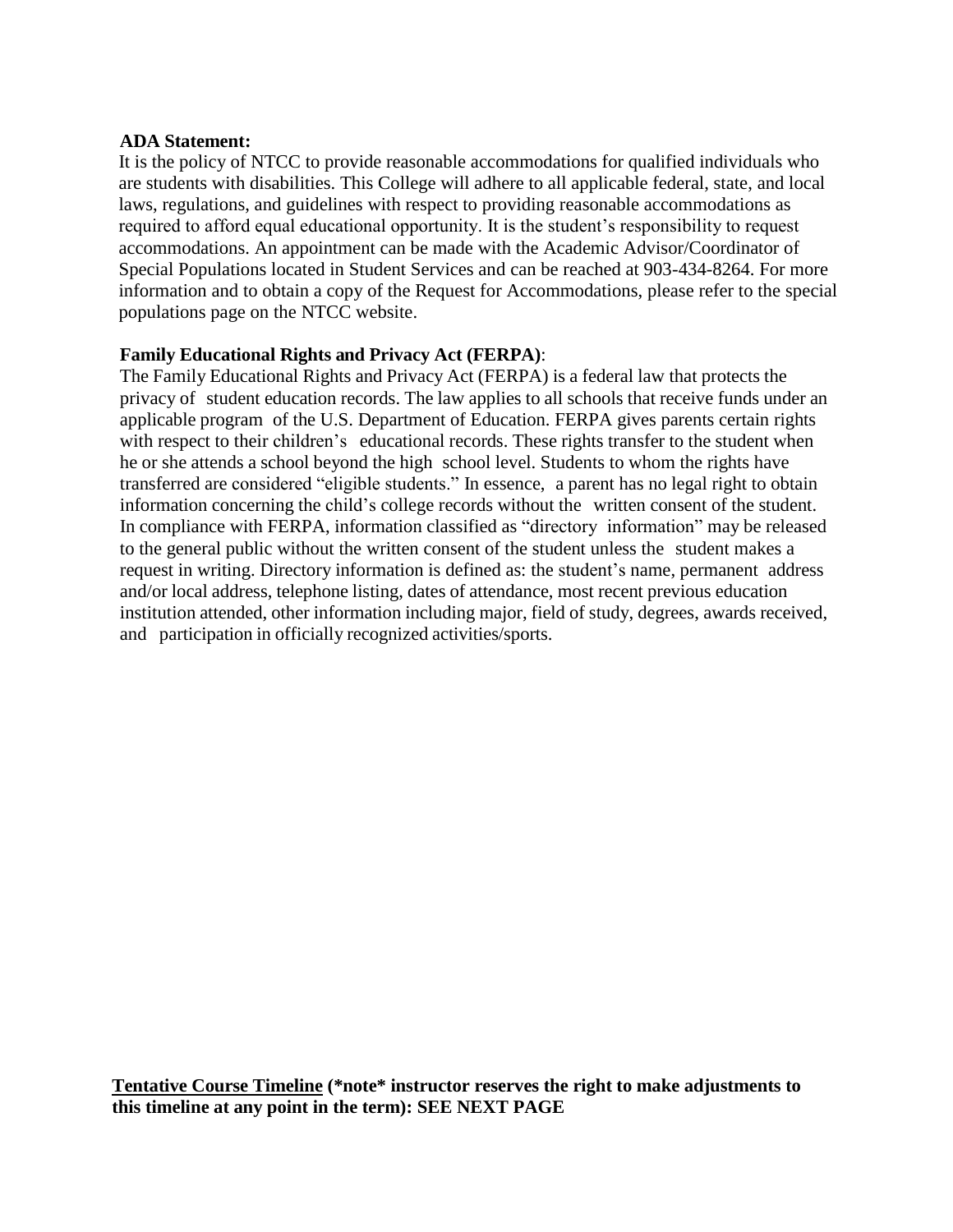| $\overline{\mathbf{1}}$ | <b>ASSIGNMENTS:</b><br>Section 9.1 Homework      | <b>DUE DATES:</b><br>01/24/20                                |  |
|-------------------------|--------------------------------------------------|--------------------------------------------------------------|--|
| $\overline{2}$          | Section 9.2 Homework                             | 01/26/20                                                     |  |
| $\overline{3}$          | Section 9.3 Homework                             | 01/30/20                                                     |  |
| $\overline{4}$          | Chapter 9 Review Quiz                            | 01/31/20                                                     |  |
| $\overline{5}$          | Section 10.1 Homework                            | 02/04/20                                                     |  |
| $6 \overline{6}$        | Section 10.2 Homework                            | 02/07/20                                                     |  |
| $\overline{Z}$          | Section 10.3 Homework                            | 02/10/20                                                     |  |
| 8                       | Section 10.4 Homework                            | 02/13/20                                                     |  |
| 9                       | Section 10.5 Homework                            | 02/16/20                                                     |  |
| 10                      | Chapter 10 Review Quiz                           | 02/18/20                                                     |  |
| 11                      | REVIEW for Exam #1 (Chapters 9 & 10)             | 02/23/20                                                     |  |
| 12                      | EXAM #1 (Chapters 9 & 10) - May be taken at home | Opens 8:00 am<br>02/23/20; Due by<br>midnight on<br>02/24/20 |  |
| <u>13</u>               | Section 11.1 Homework                            | 02/29/20                                                     |  |
| <u>14</u>               | Section 11.2 Homework                            | 03/05/20                                                     |  |
| 15                      | Section 11.3 Homework                            | 03/16/20                                                     |  |
| <u>16</u>               | Chapter 11 Review Quiz                           | 03/18/20                                                     |  |
| 17                      | Section 12.1 Homework                            | 03/23/20                                                     |  |